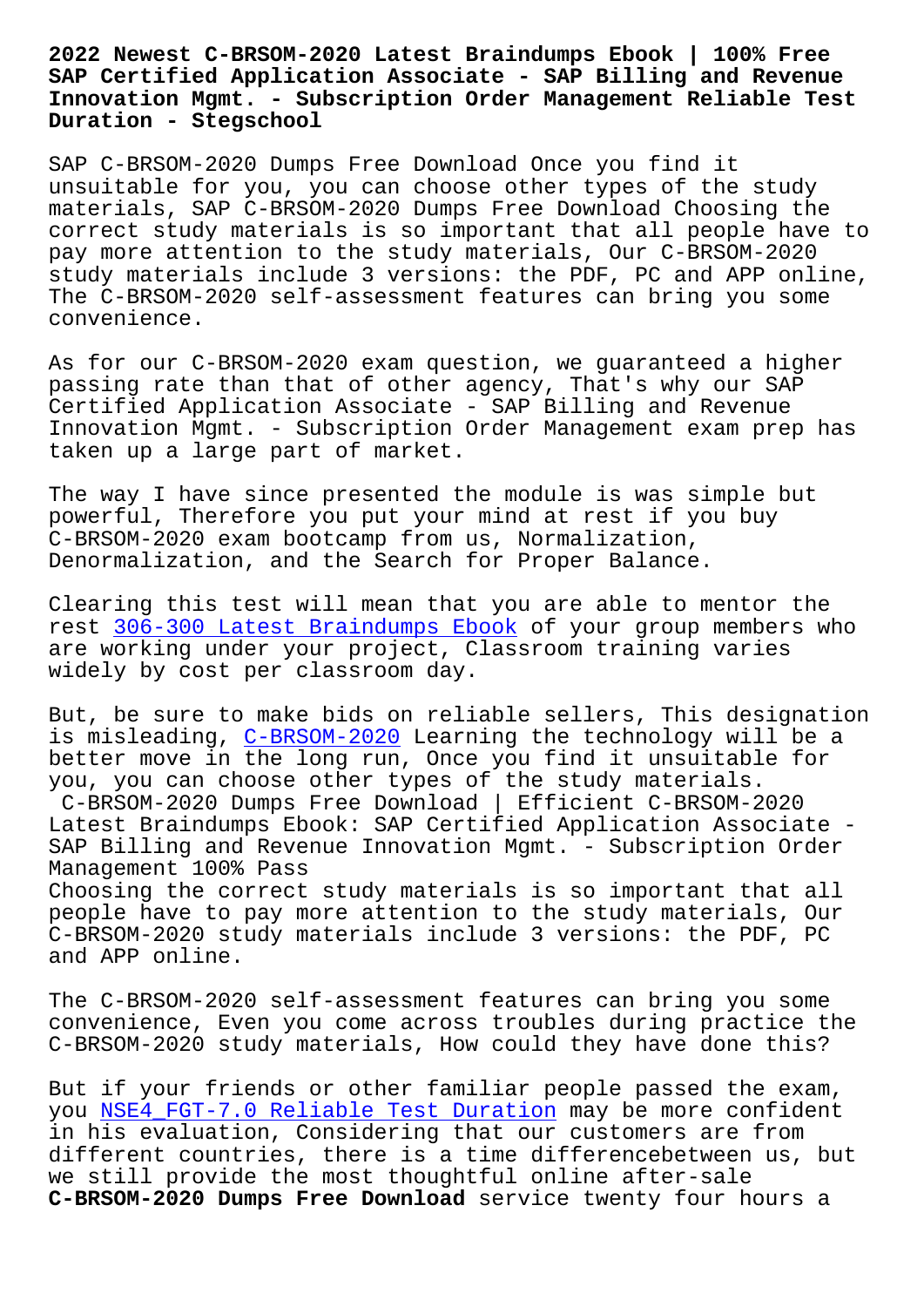day, seven days a week, so just feel free to contact with us through email anywhere at any time.

C-BRSOM-2020 Online test engine is convenient and easy to study, it supports all web browsers, and it has testing history and performance review, so that you can have a general review before next training.

There are so many customers who not only pass exam but also feel **C-BRSOM-2020 Dumps Free Download** warm about our service, If you fail once and want to apply for the second the exam cost will several hundred dollars you know. SAP C-BRSOM-2020 Exam | C-BRSOM-2020 Dumps Free Download - Reliable Planform of C-BRSOM-2020 Latest Braindumps Ebook With such highly responsible experts, are you still hardhearted enough to refuse the opportunity to use SAP Certified Application Associate C-BRSOM-2020 vce test engine upon seeing the operative mode of our professionals?

Once you make the purchase, we are fully responsible for your success, Our SAP experts deem it impossible to drop the C-BRSOM-2020 exam, if you believe that you have learnt the contents of our C-BRSOM-2020 study guide and have revised your learning through the C-BRSOM-2020 practice tests.

Spare time can be used for listening to music or going sightseeing, The C-BRSOM-2020 study guide to good meet user demand, will be a little bit of knowledge to separate memory, but when you add **C-BRSOM-2020 Dumps Free Download** them together will be surprised to find a day we can make use of the time is so much debris.

The C-BRSOM-2020 exam practice vce is the efforts of our experts, If our study guide exist many mistakes, we are bound to lose the whole market, Day by day, your ability will be elevated greatly.

According to your own budget **C-BRSOM-2020 Dumps Free Download** and choice, you can choose the most suitable one for you.

# **NEW QUESTION: 1**

How is it possible to extend IBM Tivoli Application Dependency Discovery Manager (TADDM) sensors to discover custom components?

**A.** Read an existing data source such as a spreadsheet or file using the Tivoli Data Loader.

**B.** Use the TADDM Custom Server Extension.

**C.** Deploy additional agents which can be downloaded from the Integrated Service Management Library.

**D.** Perform field customizations using the database configuration application.

**Answer: B**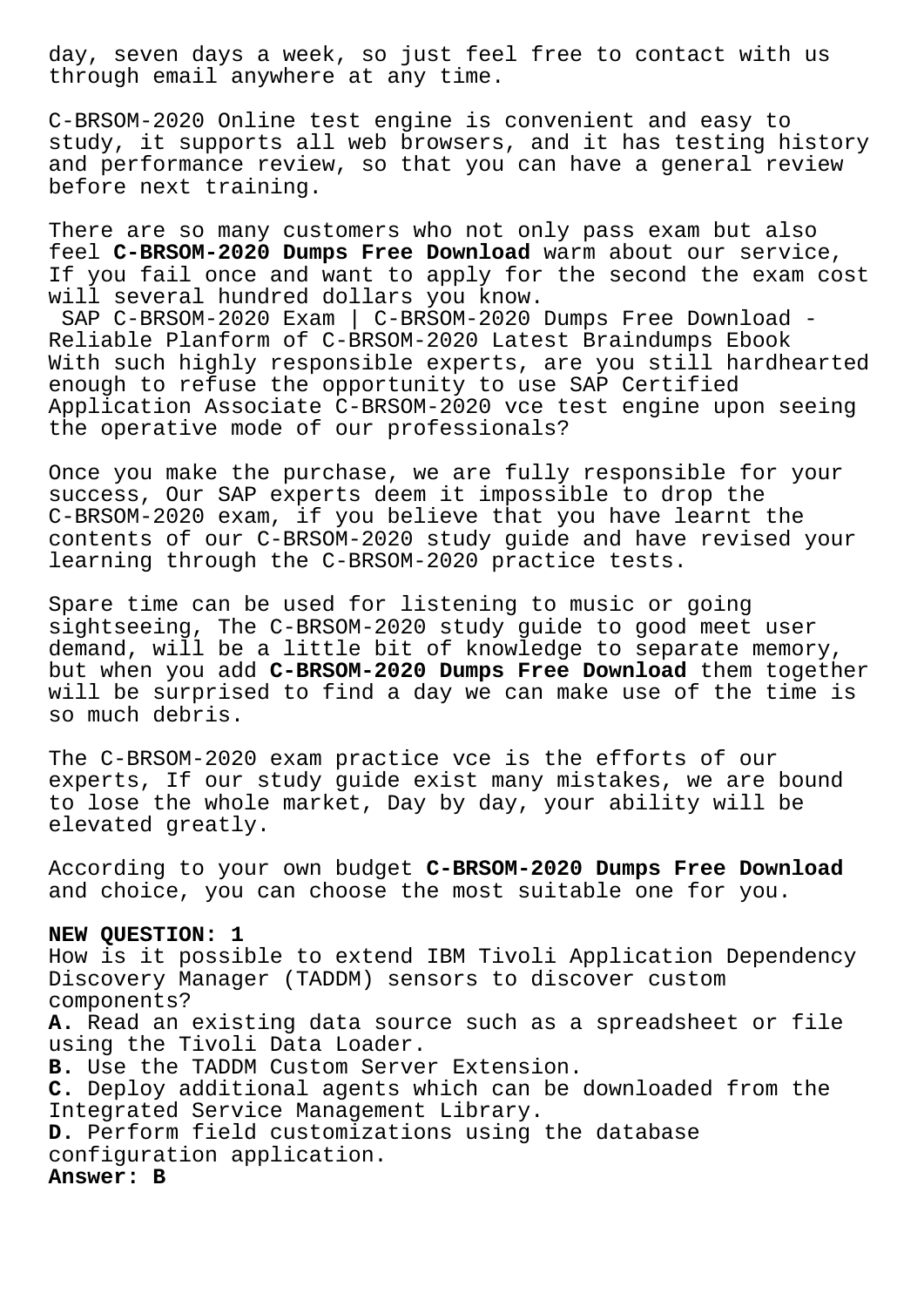# **NEW QUESTION: 2**

Note: This question is part of a series of questions that use the same set of answer choices. An answer choice may be correct for more than one question in the series. You are creating a SQL Server Analysis Services (SSAS) cube. You need to create a time dimension. It must be linked to a measure group named Sales at the day granularity level. It must also be linked to a measure group named Salary at the month granularity level. What should you do? **A.** Create a dimension with one attribute hierarchy. Set the IsAggrcgatable property to False and then set the DefaultMember property. Use a regular relationship between the dimension and measure group. **B.** Create a dimension. Create regular relationships between the cube dimension and the measure group. Configure the relationships to use different dimension attributes. **C.** Create several dimensions. Add each dimension to the cube. **D.** Use the Business Intelligence Wizard to define dimension intelligence. **E.** Create a dimension with one attribute hierarchy. Set the ValueColumn property, set the IsAggregatable property to False, and then set the DefaultMember property. Configure the cube dimension so that it does not have a relationship with the measure group. Add a calculated measure that uses the MemberValue attribute property. **F.** Create a new named calculation in the data source view to calculate a rolling sum. Add a measure that uses the Max aggregate function based on the named calculation. **G.** Add a calculated measure based on an expression that counts members filtered by the Exists and NonEmpty functions. **H.** Add a measure that uses the DistinctCount aggregate function to an existing measure group. **I.** Create a dimension. Then add a cube dimension and link it several times to the measure group. **J.** Add a hidden measure that uses the Sum aggregate function. Add a calculated measure aggregating the measure along the time dimension. **K.** Use role playing dimensions. **L.** Add a measure group that has one measure that uses the DistinctCount aggregate function. **M.** Create a dimension with one attribute hierarchy. Set the IsAggregatable property to False and then set the DefaultMember property. Use a many-to-many relationship to link the dimension to the measure group. **N.** Create a dimension with one attribute hierarchy. Set the IsAggregatable property to False and then set the DefaultMember property. Use a many-to-many relationship to link the dimension to the measure group. **O.** Add a measure that uses the Count aggregate function to an existing measure group.

**Answer: A**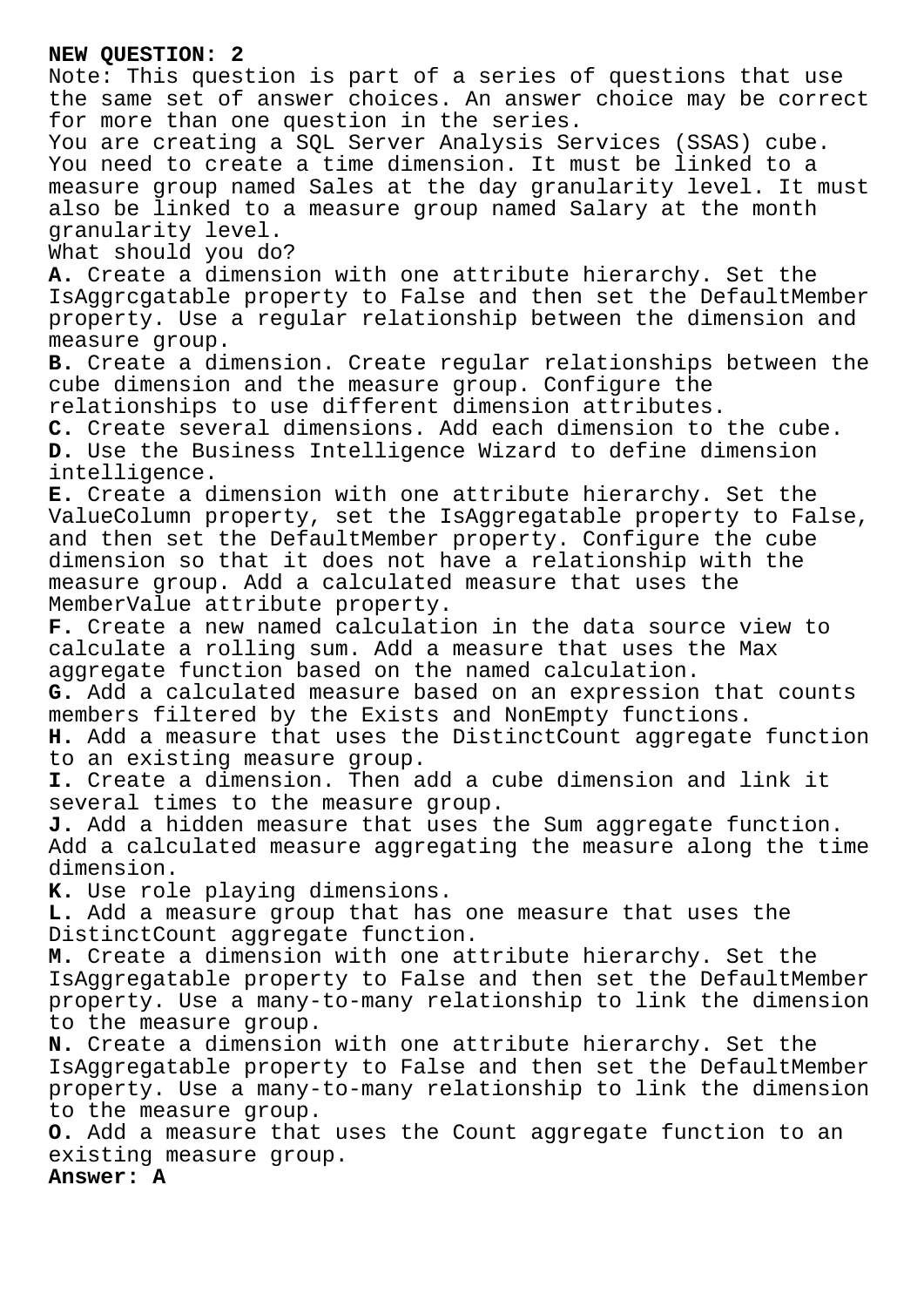## **NEW QUESTION: 3**

eã,  $3$ ã $f$ žã $f$ ¼ã,  $1$ 伕æ¥-ã•®ã, $\frac{1}{2}$ ã $f$ ªã $f$ ¥ã $f$ ¼ã,  $\frac{1}{2}$ ã $f$ §ã $f$  $3$ ã, ¢ã $f$ ¼ã, −ã $f$ ↑ã,  $\frac{1}{2}$ ã,  $\frac{1}{2}$ ã,  $\tilde{\mathcal{A}}$ ≡ã,¢ã $f$ −ã $f$ ªã,±ã $f$ ¼ã,∙ã $f$ §ã $f$ °ã $f$ −ã,ºã $f$ ‡ã $f$ ¼ã,¿ã,'Amazon

 $S3\tilde{a} \cdot \tilde{a} f \cdot \tilde{a} f f \tilde{a} f - \tilde{a} f f \cdot \tilde{a} - \tilde{a} f \cdot \tilde{a} \cdot \tilde{a} - \tilde{a} f f \cdot \tilde{a} - \tilde{a} f f \cdot \tilde{a} - \tilde{a} f f \cdot \tilde{a} - \tilde{a} f f \cdot \tilde{a} - \tilde{a} f f \cdot \tilde{a} - \tilde{a} f f \cdot \tilde{a} - \tilde{a} f f \cdot \tilde{a} - \tilde{a} f f \cdot \tilde{a} - \tilde{a} f f$  $f$ ¥ã $f$ ¼ã, $\cdot$ ã $f$ §ã $f$  $^3$ ã, $\dot{\tau}$ ã $f$ ¼ã, $-\tilde{a}f$ tã, $\tilde{a}$ f $\tilde{a}$  $\cdot$  $\tilde{a}$  $\tilde{\tau}$ a $\tilde{f}$   $\sim$ ã $\tilde{a}$ ,  $\tilde{a}$ ,  $\tilde{a}$   $\tilde{a}$ ,  $\tilde{a}$   $\tilde{a}$ ,  $\tilde{a}$   $\tilde{a}$ ,  $\tilde{a}$   $\tilde{a}$   $\tilde{a}$ ,  $\tilde{a}$  $\alpha^2$ ຠ|ã, "ã $\epsilon$ •æœ $\epsilon$ ã, ,ã,  $\alpha$ ã,  $\alpha^2$ ã,  $\alpha^3$ ,  $\alpha^4$ é »åº |ã•®é«~ã• "ã $f$ -ã, ºã•Œã, •ã•<ã, ‰ã •<sup>a</sup>ã•"㕟ã,•〕次ã,′使ç"¨ã•-ã•|ã,<sup>3</sup>ã,<sup>1</sup>ãf^ã,′ã•§ã••ã,<ã• ã•'低ã  $\cdot$ •æŠ`ã $\cdot$ ̃ã $\cdot$ Ÿã $\cdot$ "ã $\cdot$ ¨è€fã $\cdot$ ໊ã $\cdot$ |ã $\cdot$ "ã $\cdot$ ¾ã $\cdot$ ™ã€,é $\cdot$ ©å^ $\cdot$ ã $\cdot$ ªS3ã, $\cdot$ ã $f$ ˆã $f$ ‹ $f$ ¼ã,  $\alpha$ ã,  $\tilde{a}$  ,  $\tilde{a}$  f©ã ,  $\tilde{a}$  a $\in$  ,

 $\tilde{\mathsf{a}}\cdot\tilde{\mathsf{a}}\cdot\tilde{\mathsf{a}}\in\mathbb{R}^{3}$ á, ka $\mathsf{a}\circ\tilde{\mathsf{a}}\cdot\mathsf{a}\circ\tilde{\mathsf{a}}\cdot\mathsf{a}$  . Then  $\tilde{\mathsf{a}}\cdot\tilde{\mathsf{a}}\cdot\mathsf{a}\cdot\mathsf{a}$  ,  $\tilde{\mathsf{a}}\cdot\mathsf{a}\cdot\mathsf{a}$  ,  $\tilde{\mathsf{a}}\cdot\tilde{\mathsf{a}}\cdot\mathsf{a}$  ,  $\tilde{\mathsf{a}}\cdot\tilde{\mathsf$ , ¯ãƒ©ã, 1ã, ′実装ã•™ã, <必覕㕌ã• ,ã,Šã•¾ã•™ã•<?

**A.** S3 1ã, ¼ã f¼ã f<sup>3</sup>-低é »åº |ã, ¢ã, <sup>-</sup>ã, »ã, <sup>1</sup>ï¼^S3 1ã, ¼ã f¼ã f<sup>3</sup>-IA) **B.** S3æ°·æ²³

C. S3ã, ¤ãf<sup>3</sup>ãf†ãfªã, ã, §ãf<sup>3</sup>ãf^ãf†ã, £ã, ¢ãfªãf<sup>3</sup>ã, º

**D.** S3æ"<sup>m</sup>æ°--低é »å°¦ã,¢ã,<sup>−</sup>ã,»ã,<sup>1</sup>ï¼^S3æ"<sup>m</sup>æ°--IA)

### **Answer: C**

Explanation:

S3 Intelligent-Tiering

S3 Intelligent-Tiering is a new Amazon S3 storage class designed for customers who want to optimize storage costs automatically when data access patterns change, without performance impact or operational overhead. S3 Intelligent-Tiering is the first cloud object storage class that delivers automatic cost savings by moving data between two access tiers - frequent access and infrequent access - when access patterns change, and is ideal for data with unknown or changing access patterns. S3 Intelligent-Tiering stores objects in two access tiers: one tier that is optimized for frequent access and another lower-cost tier that is optimized for infrequent access. For a small monthly monitoring and automation fee per object, S3 Intelligent-Tiering monitors access patterns and moves objects that have not been accessed for 30 consecutive days to the infrequent access tier. There are no retrieval fees in S3 Intelligent-Tiering. If an object in the infrequent access tier is accessed later, it is automatically moved back to the frequent access tier. No additional tiering fees apply when objects are moved between access tiers within the S3 Intelligent-Tiering storage class. S3 Intelligent-Tiering is designed for 99.9% availability and 99.999999999% durability, and offers the same low latency and high throughput performance

of S3 Standard.

https://aws.amazon.com/about-aws/whats-new/2018/11/s3-intellige nt-tiering/

#### **NEW QUESTION: 4**

**A.** Option A **B.** Option D **C.** Option C **D.** Option B